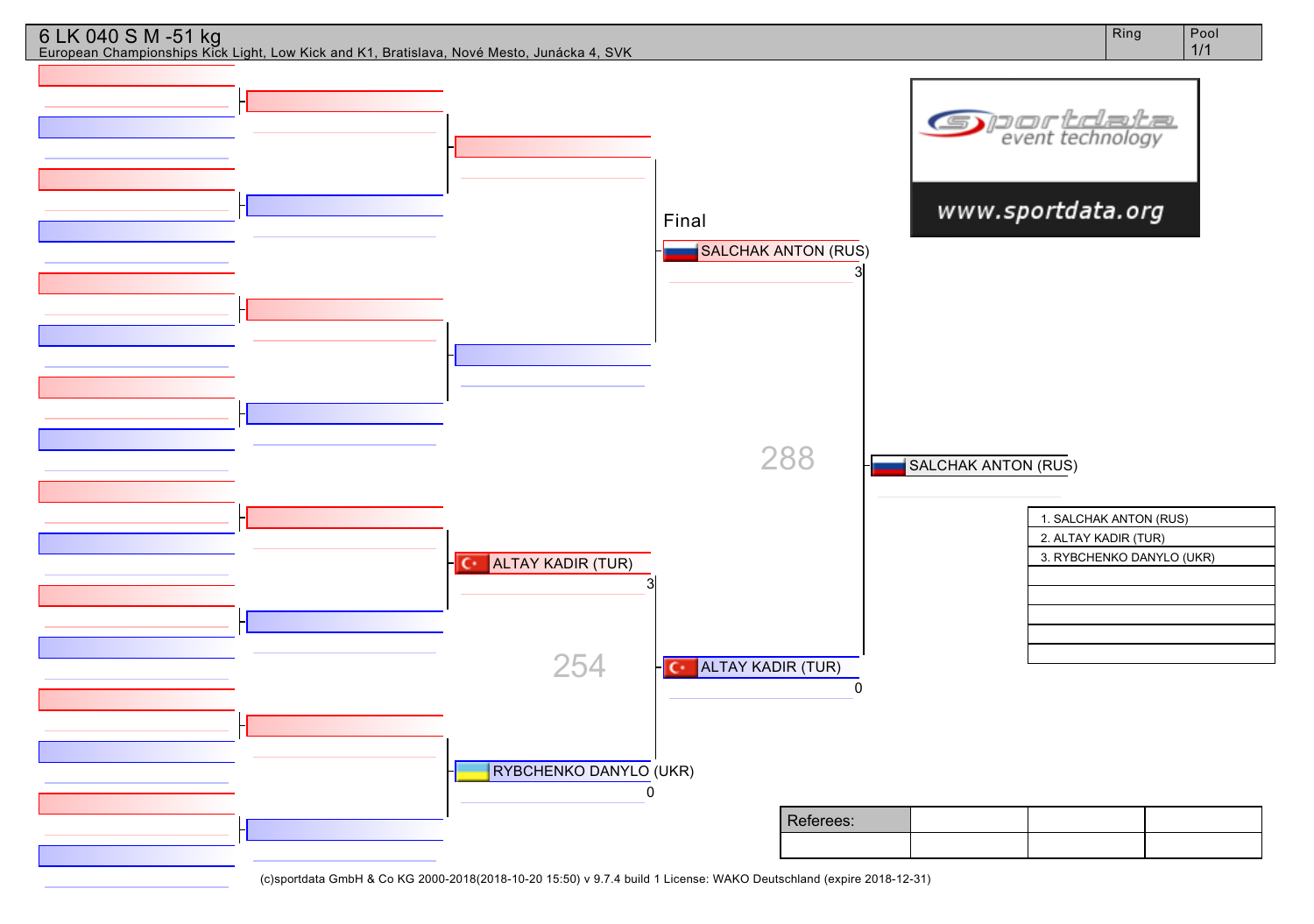

1/1



European Championships Kick Light, Low Kick and K1, Bratislava, Nové Mesto, Junácka 4, SVK

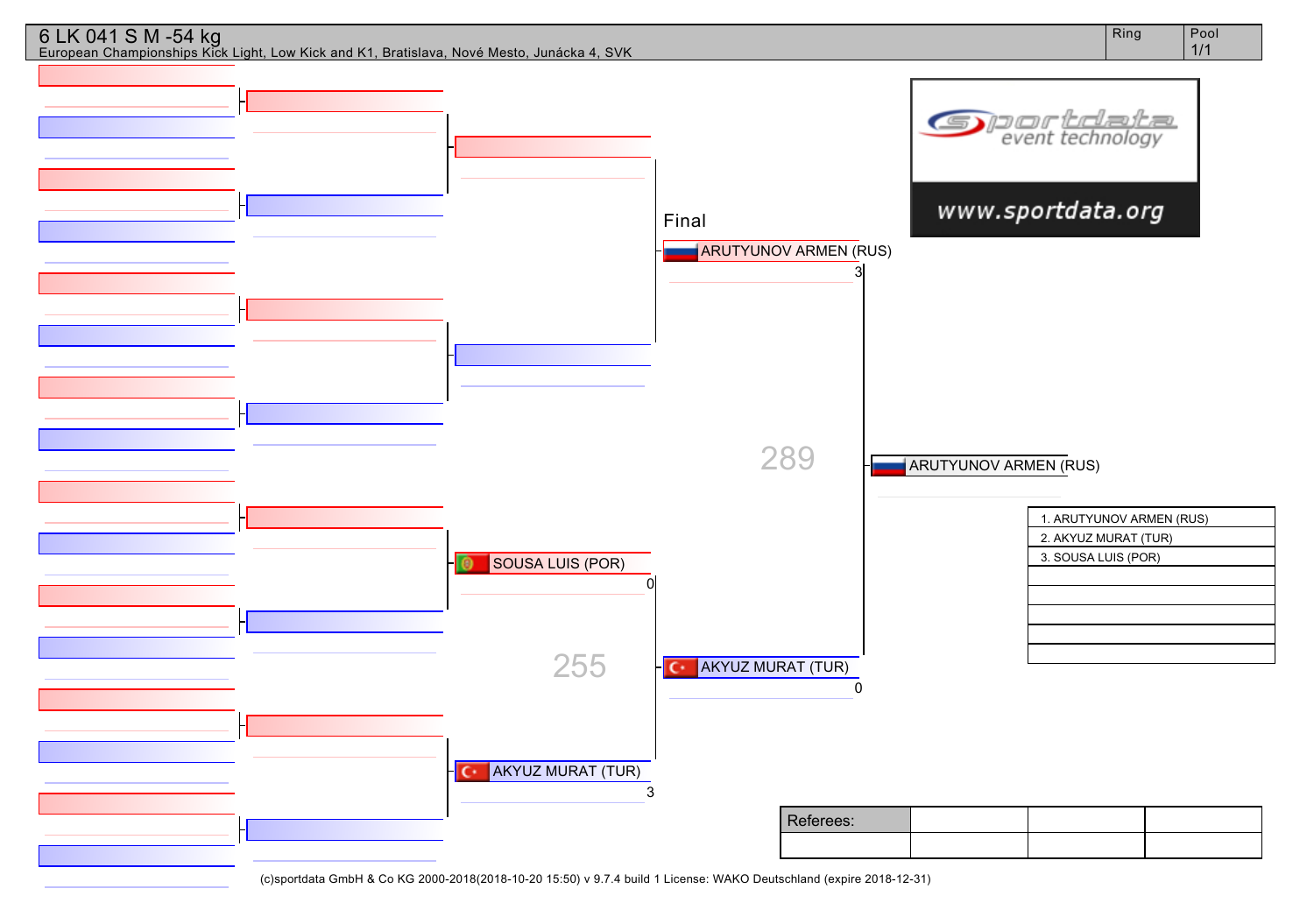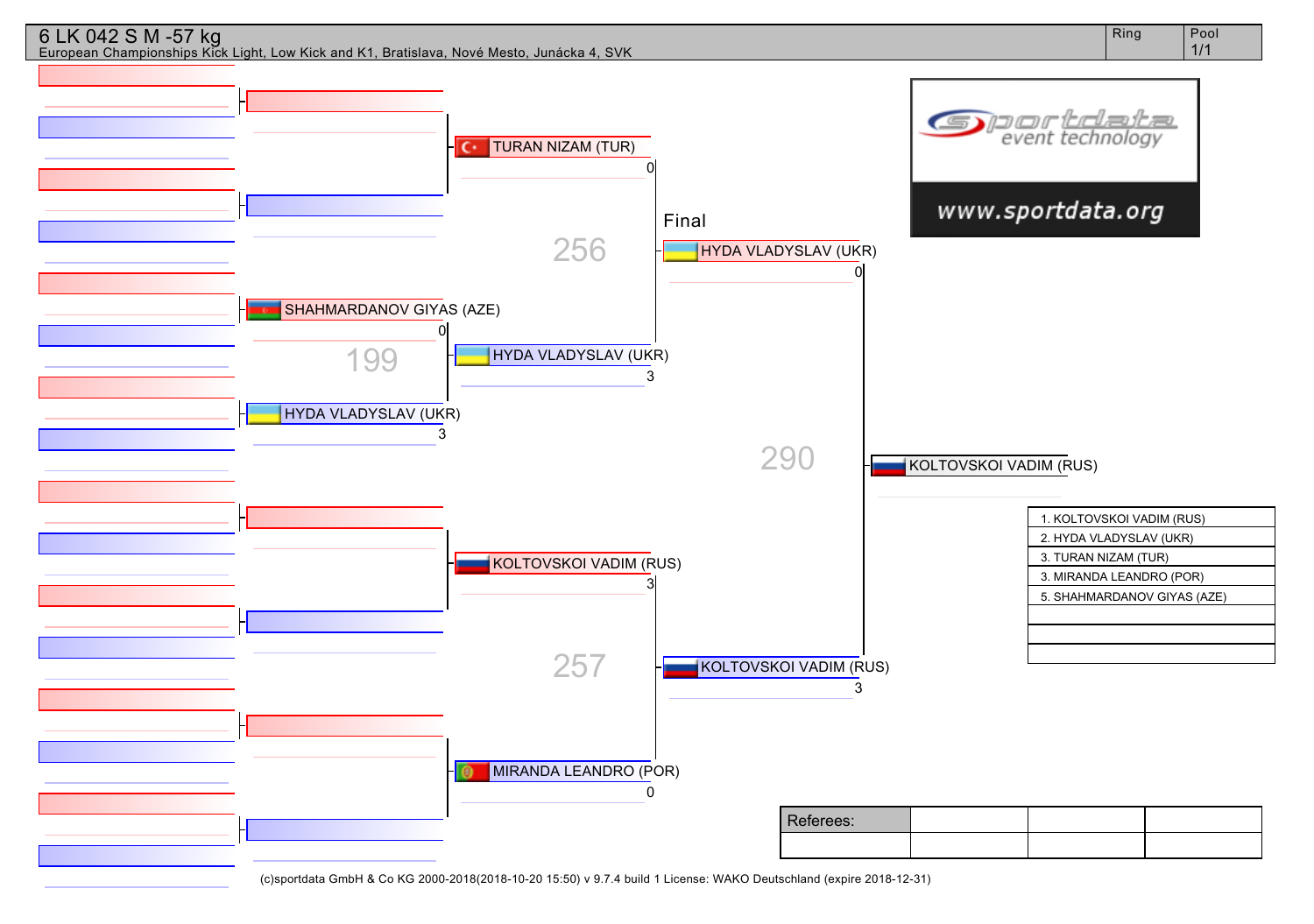

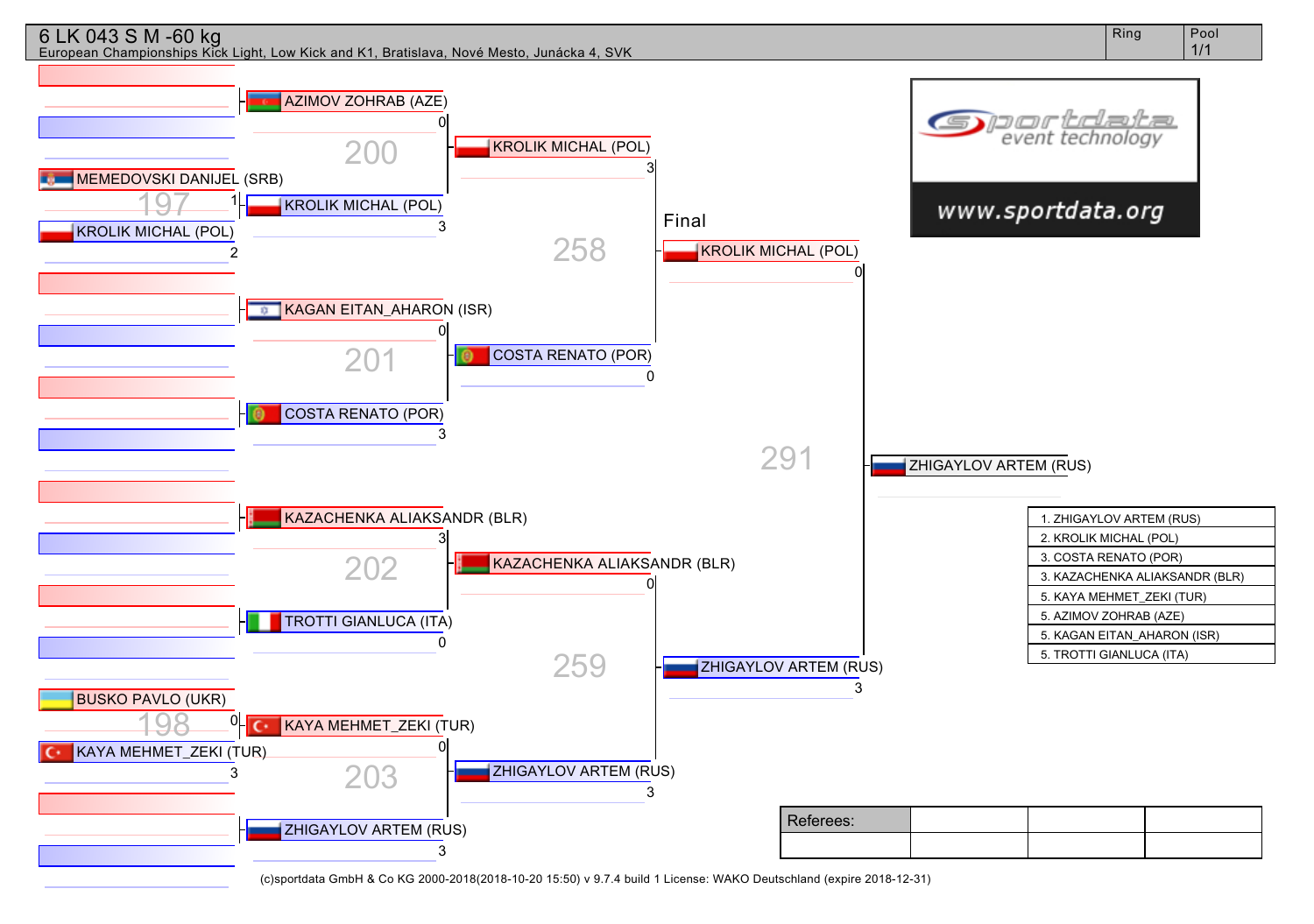

Ring | Pool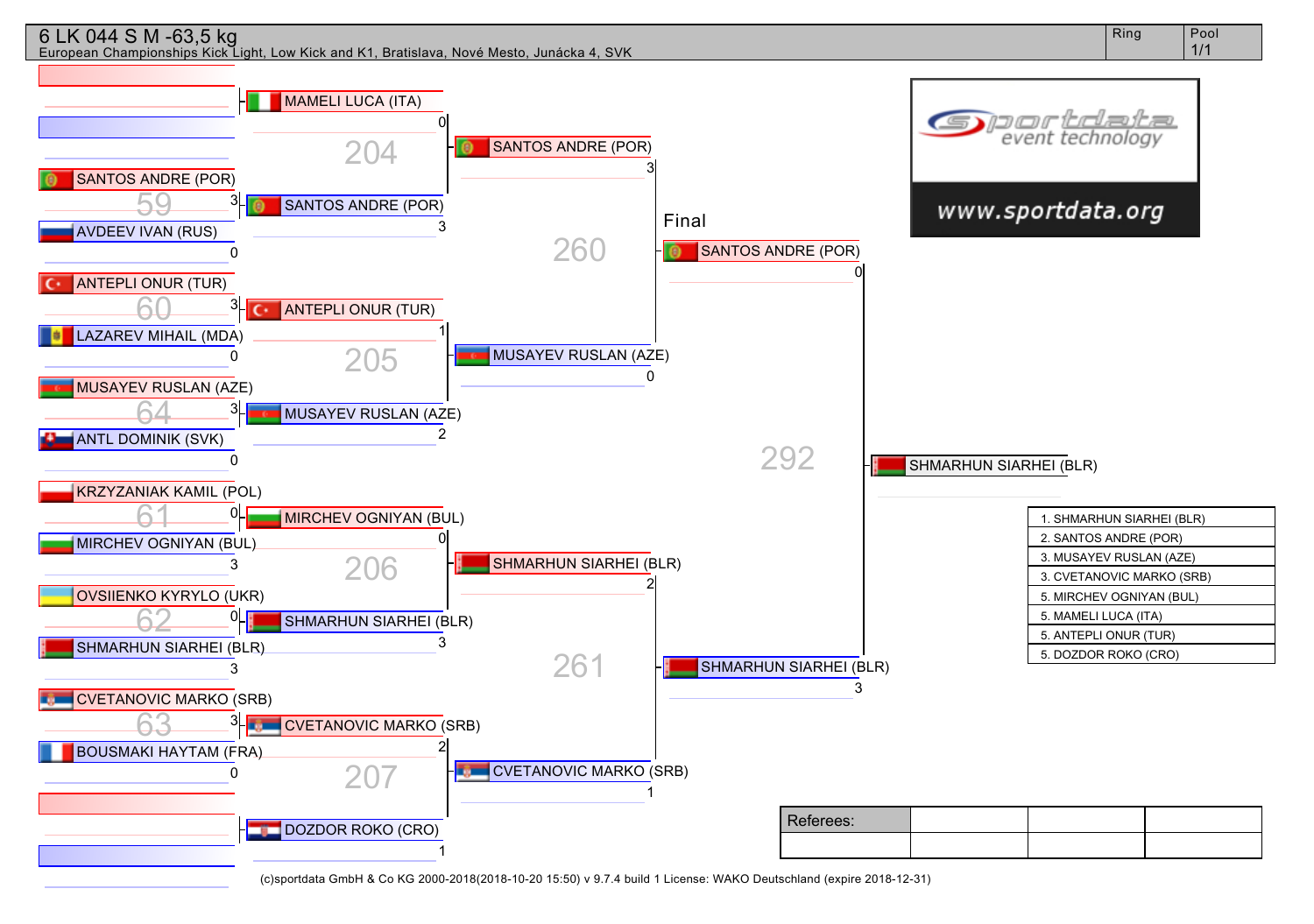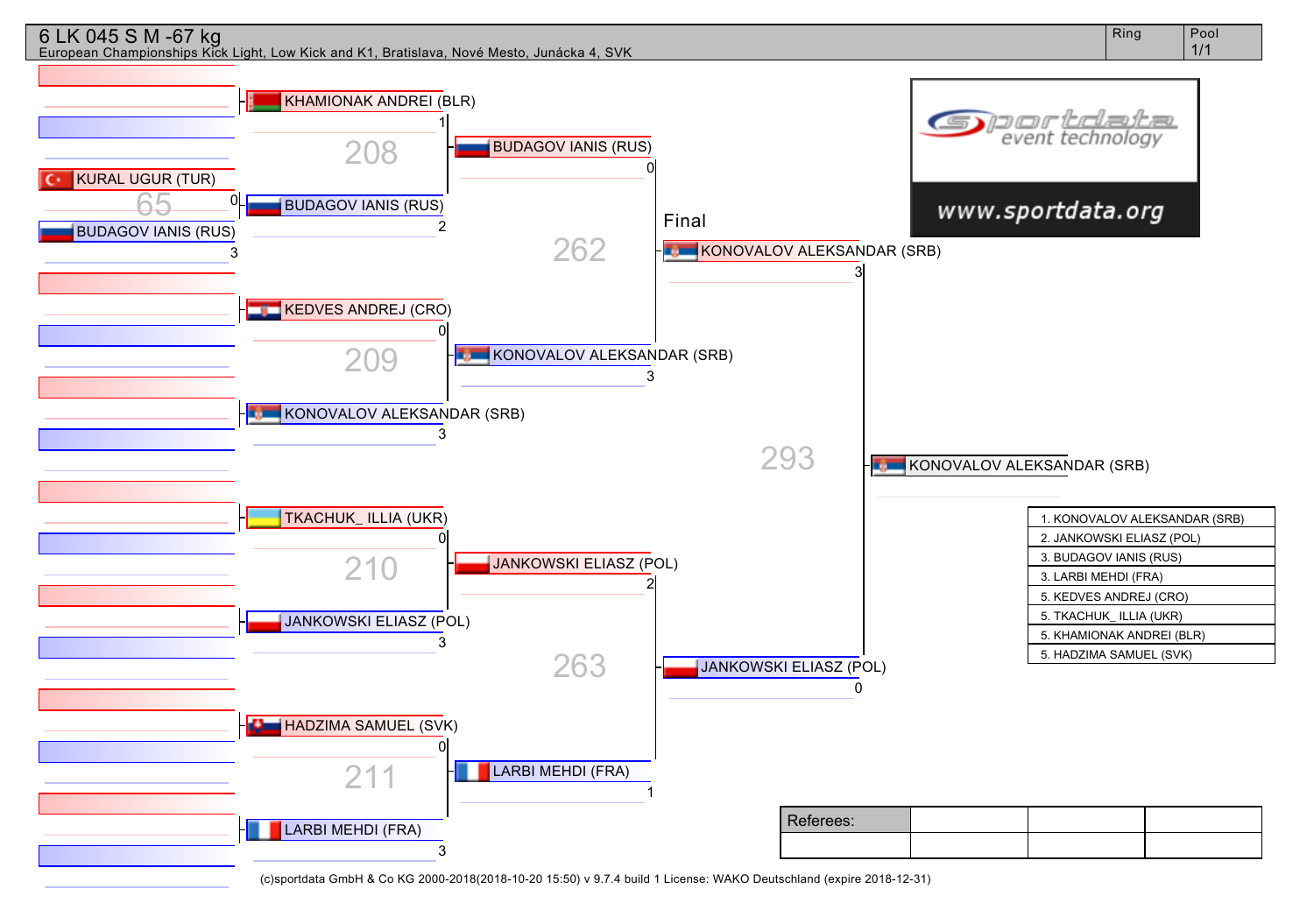

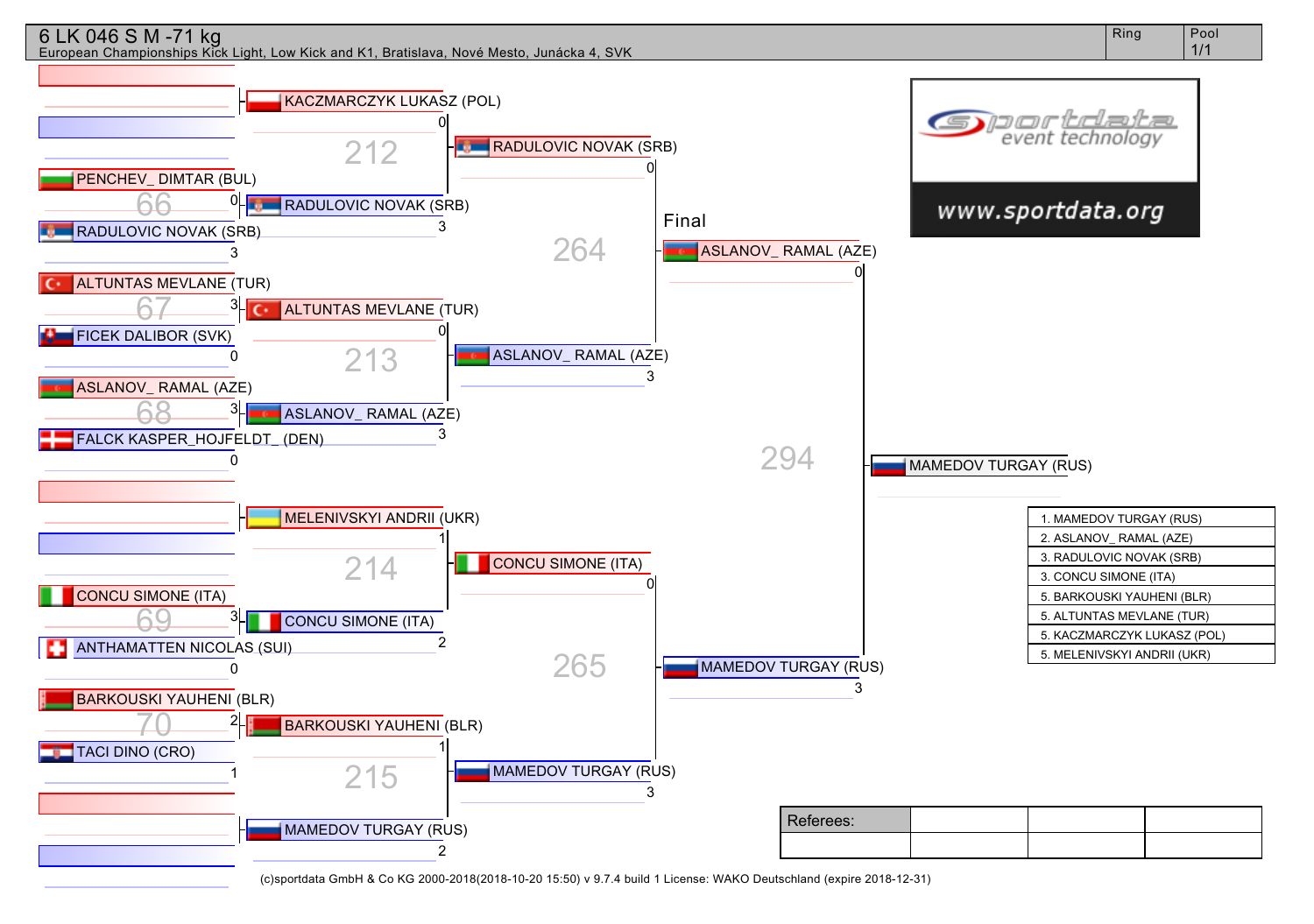## 6 LK 047 S M -75 kg

European Championships Kick Light, Low Kick and K1, Bratislava, Nové Mesto, Junácka 4, SVK

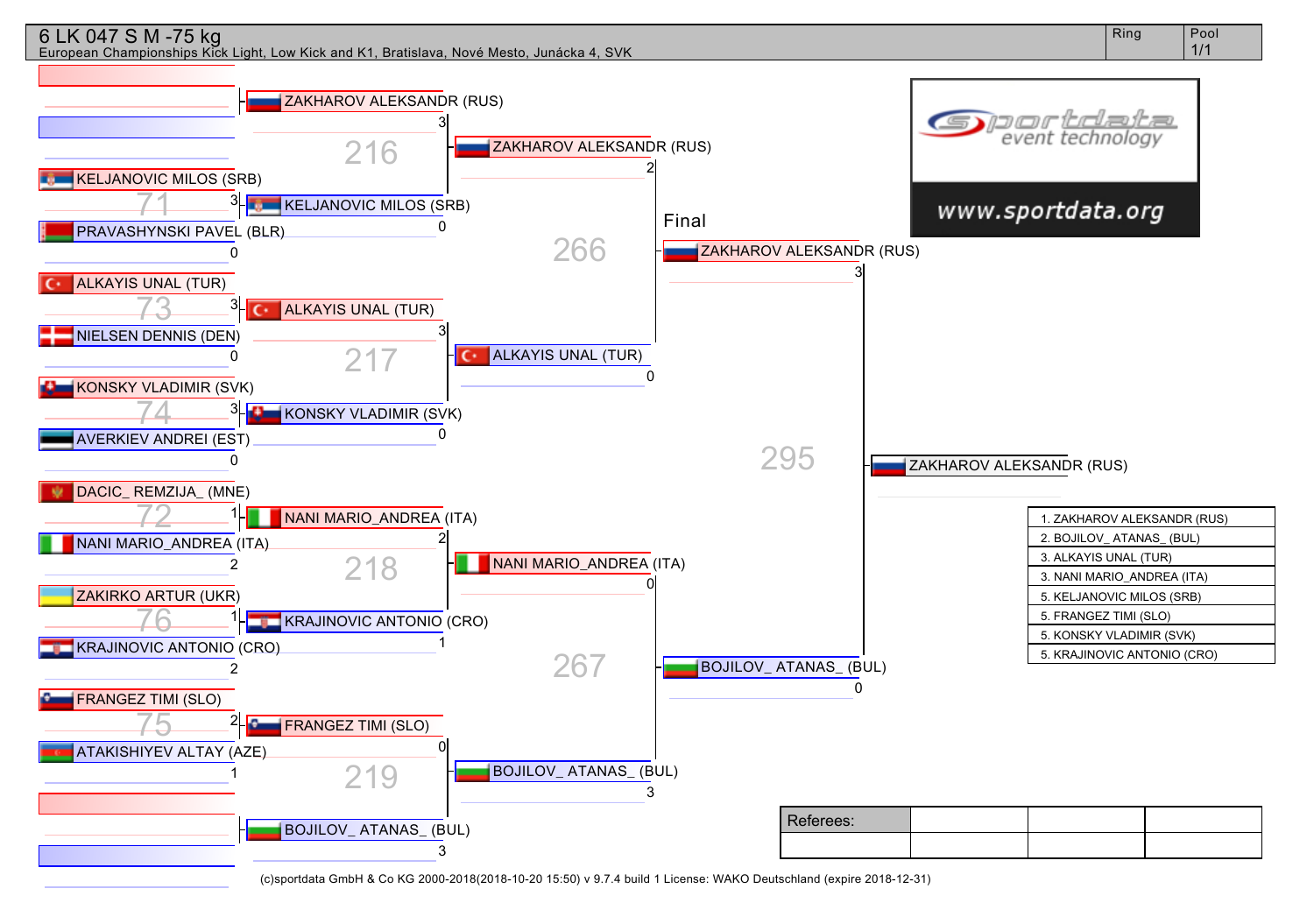

Ring | Pool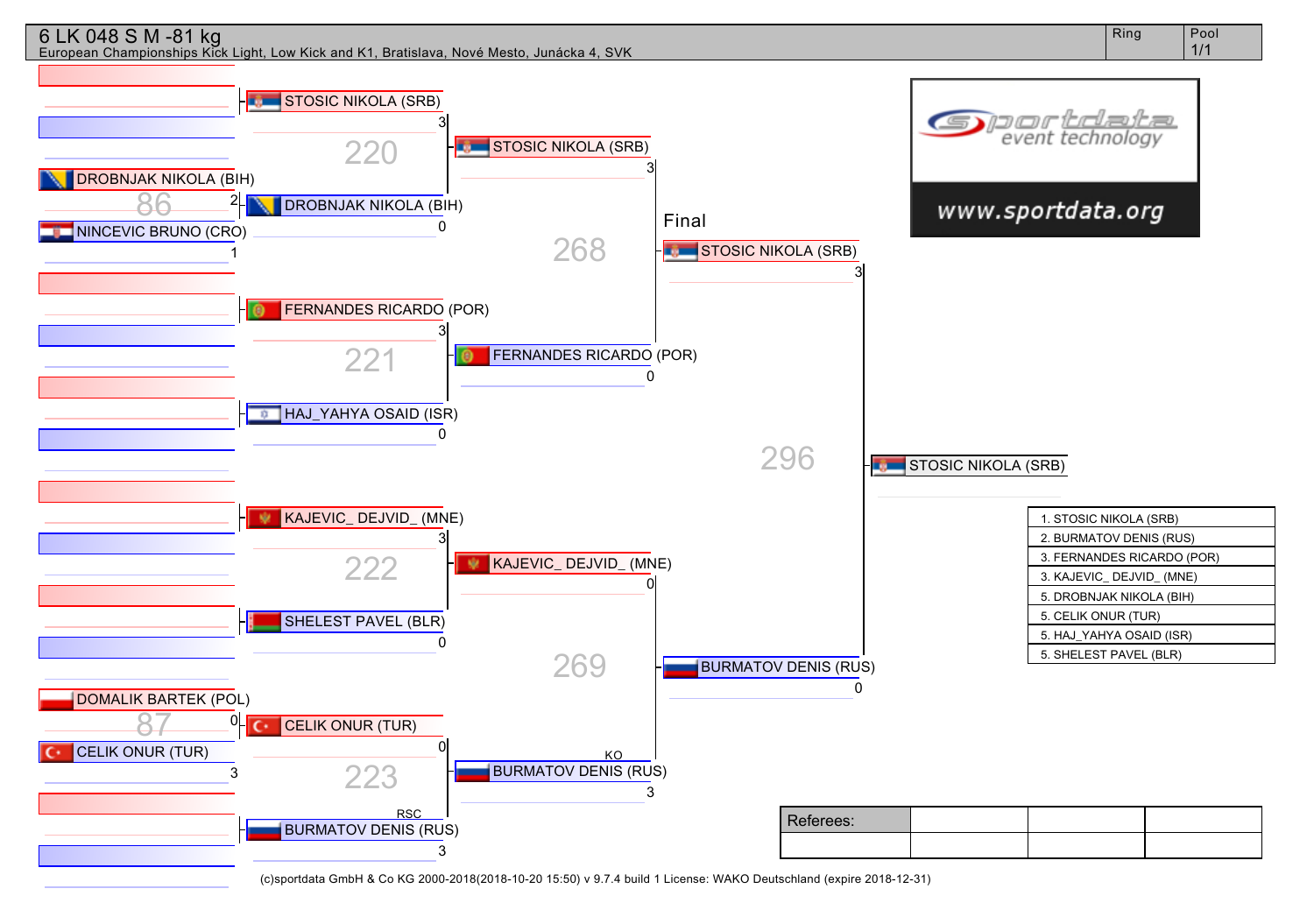

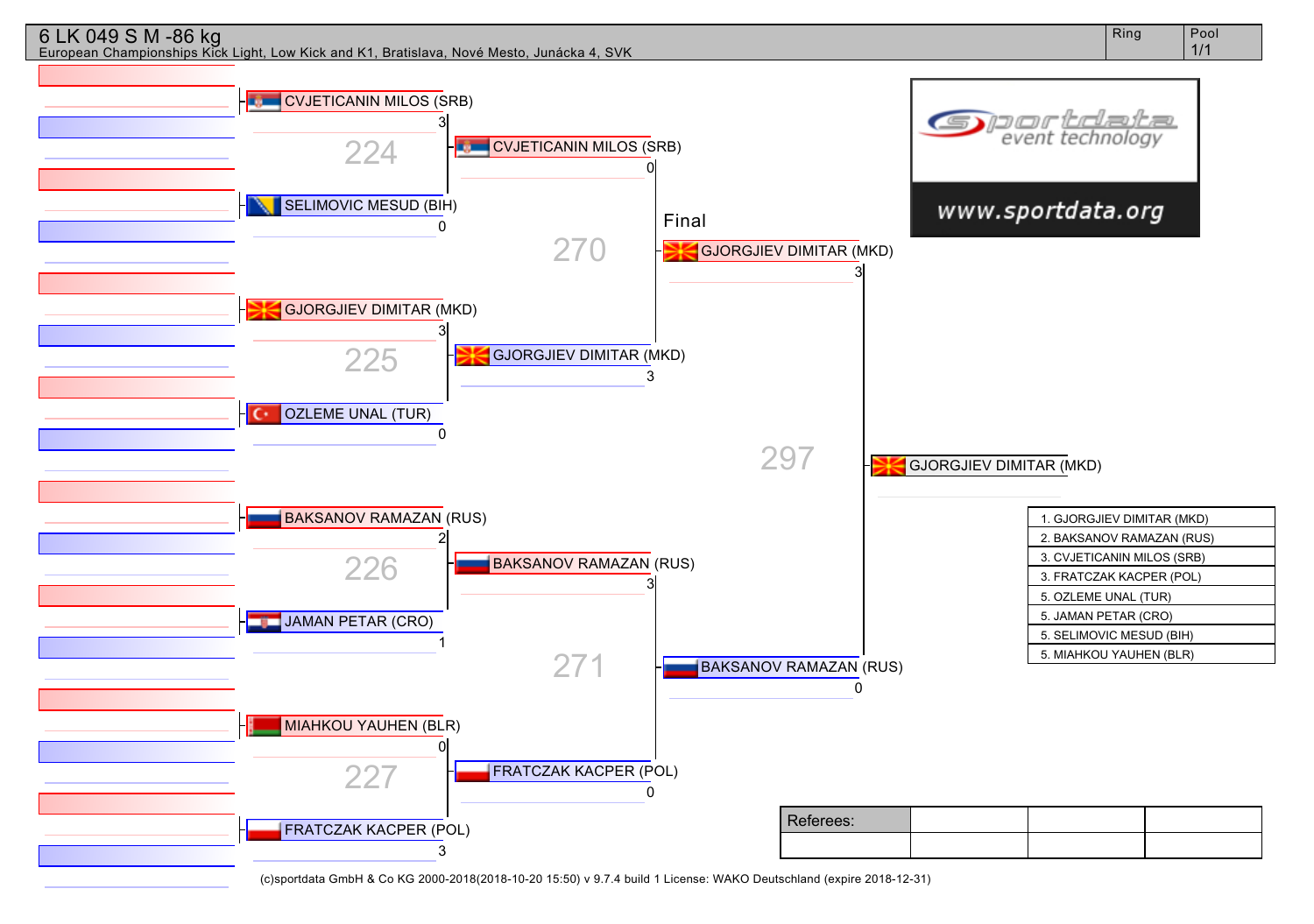

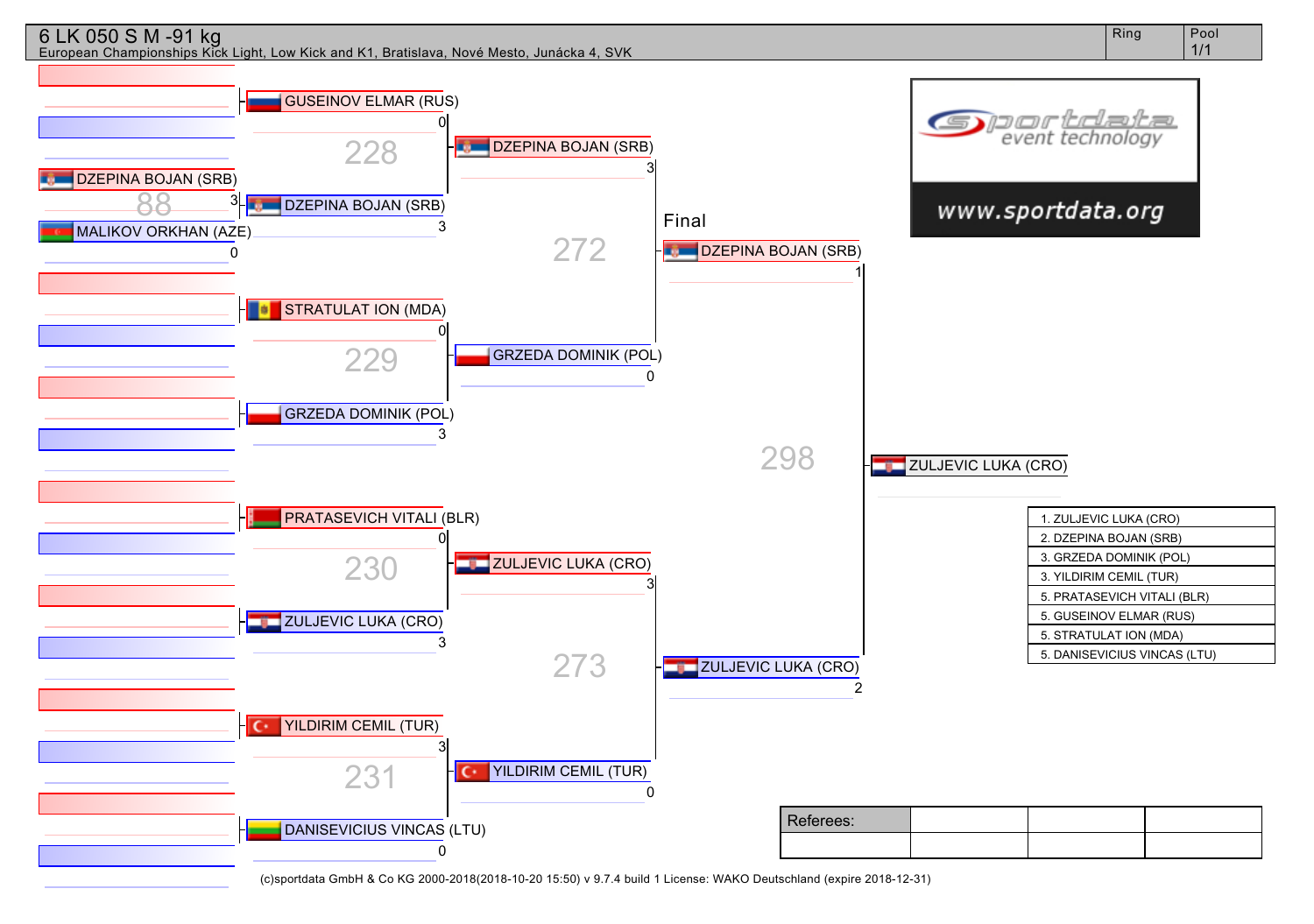

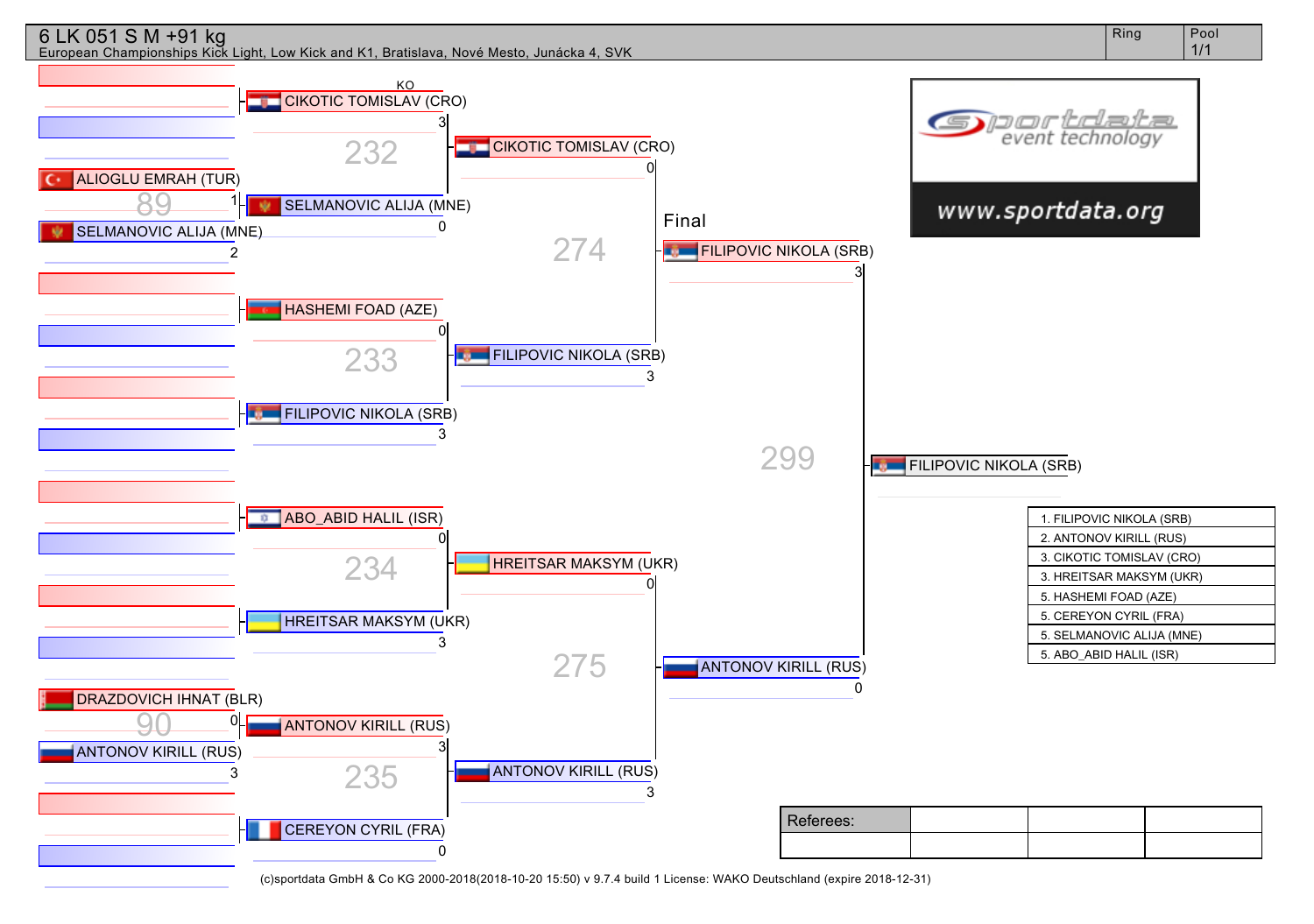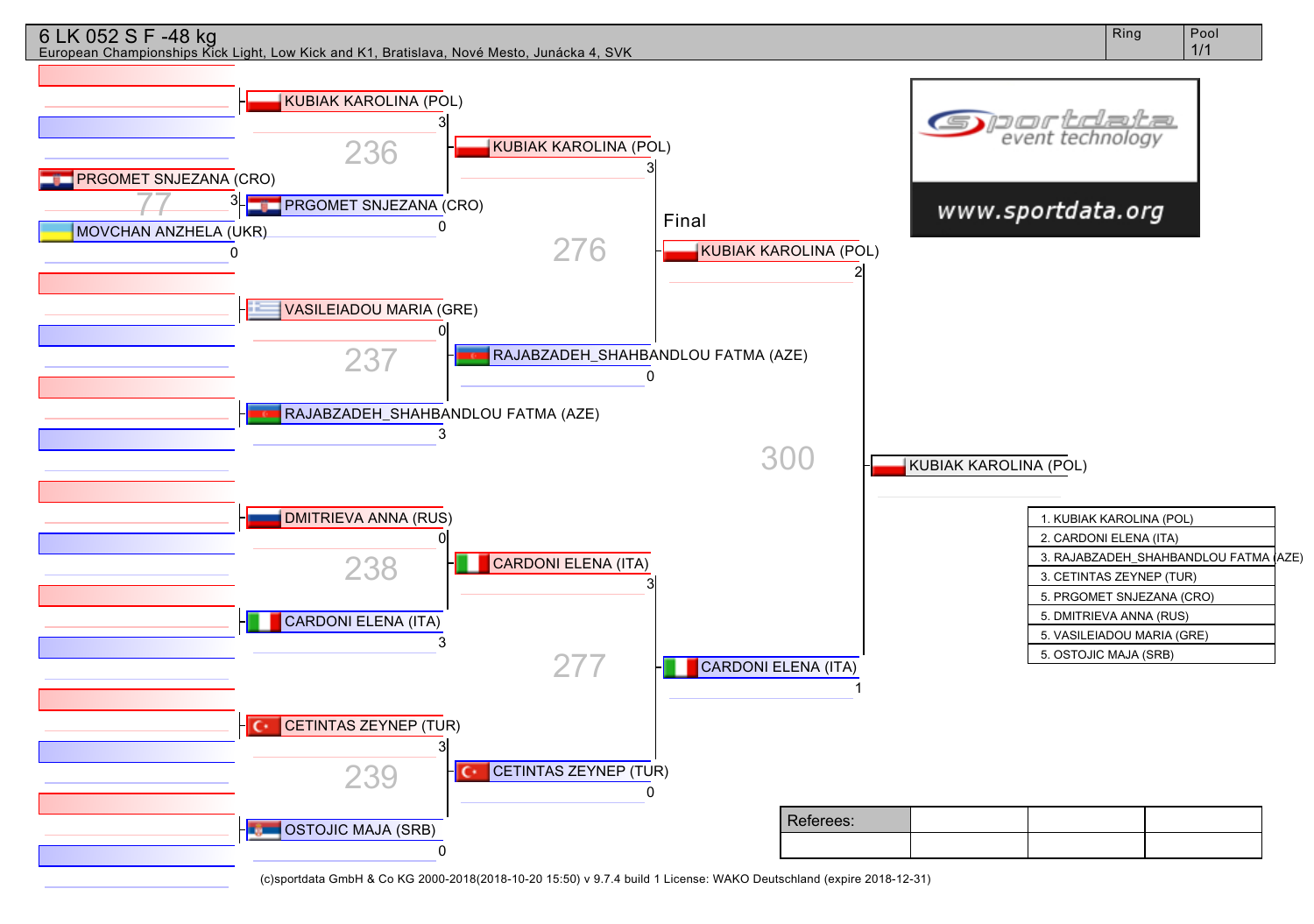

Ring | Pool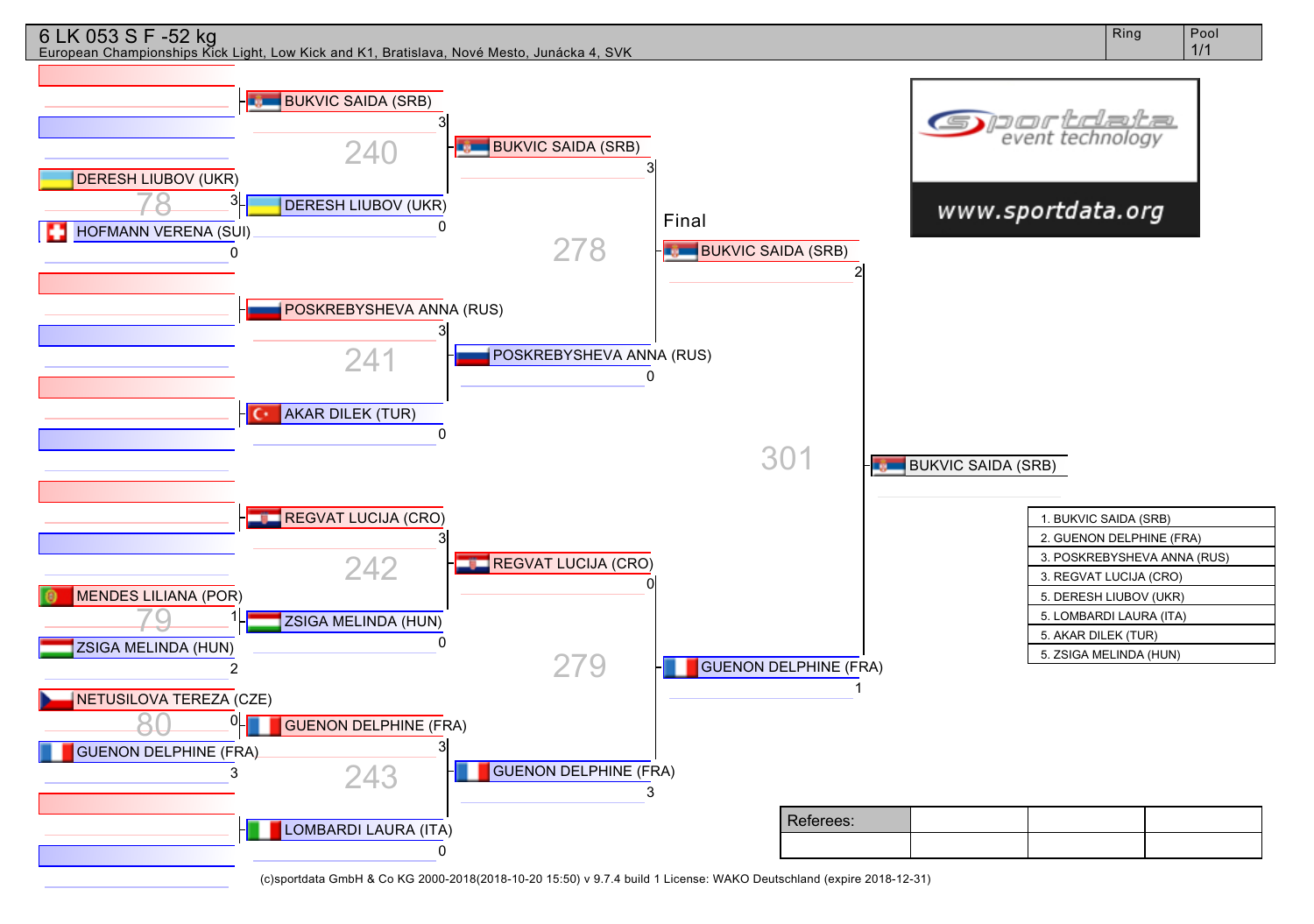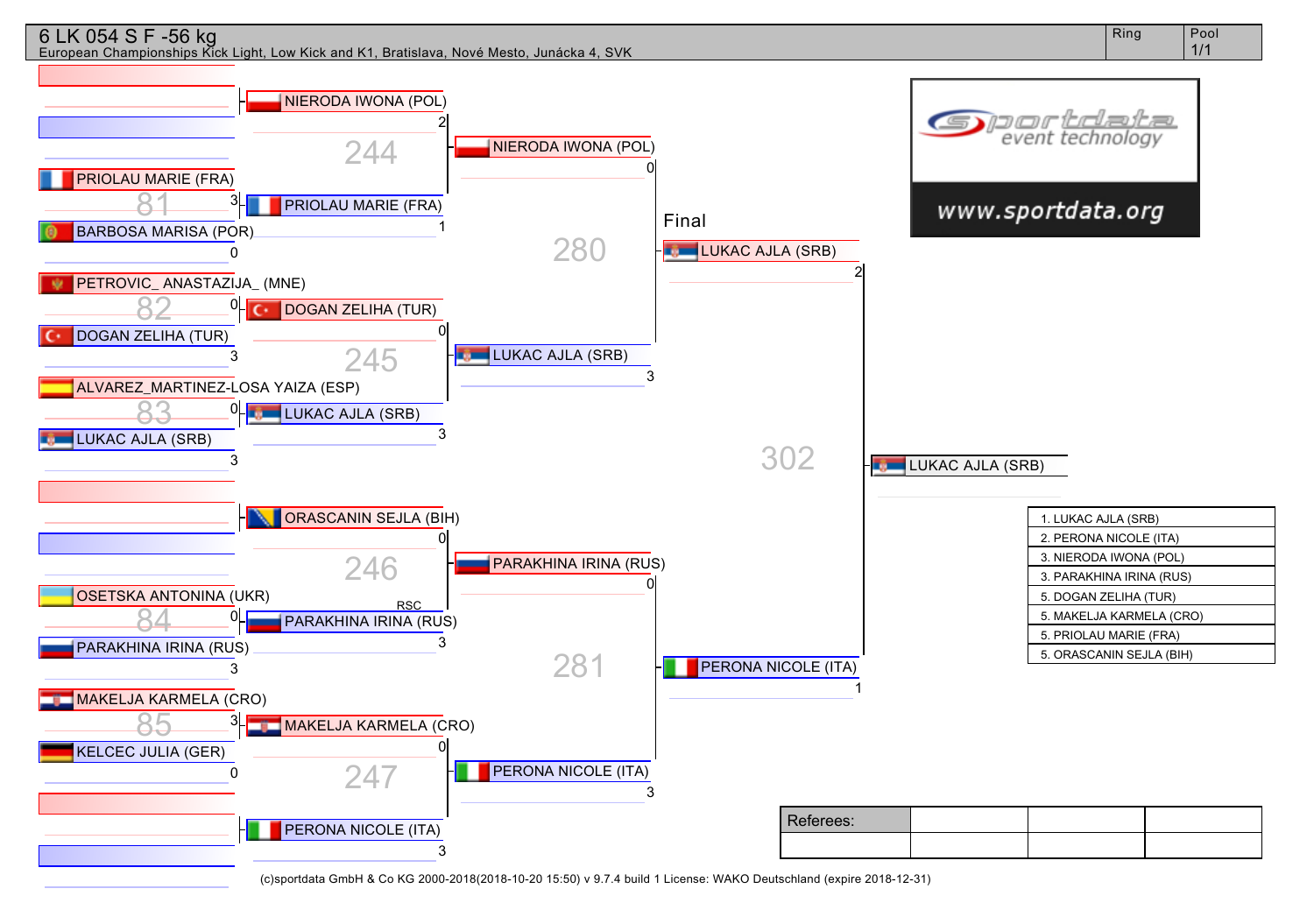

Ring Pool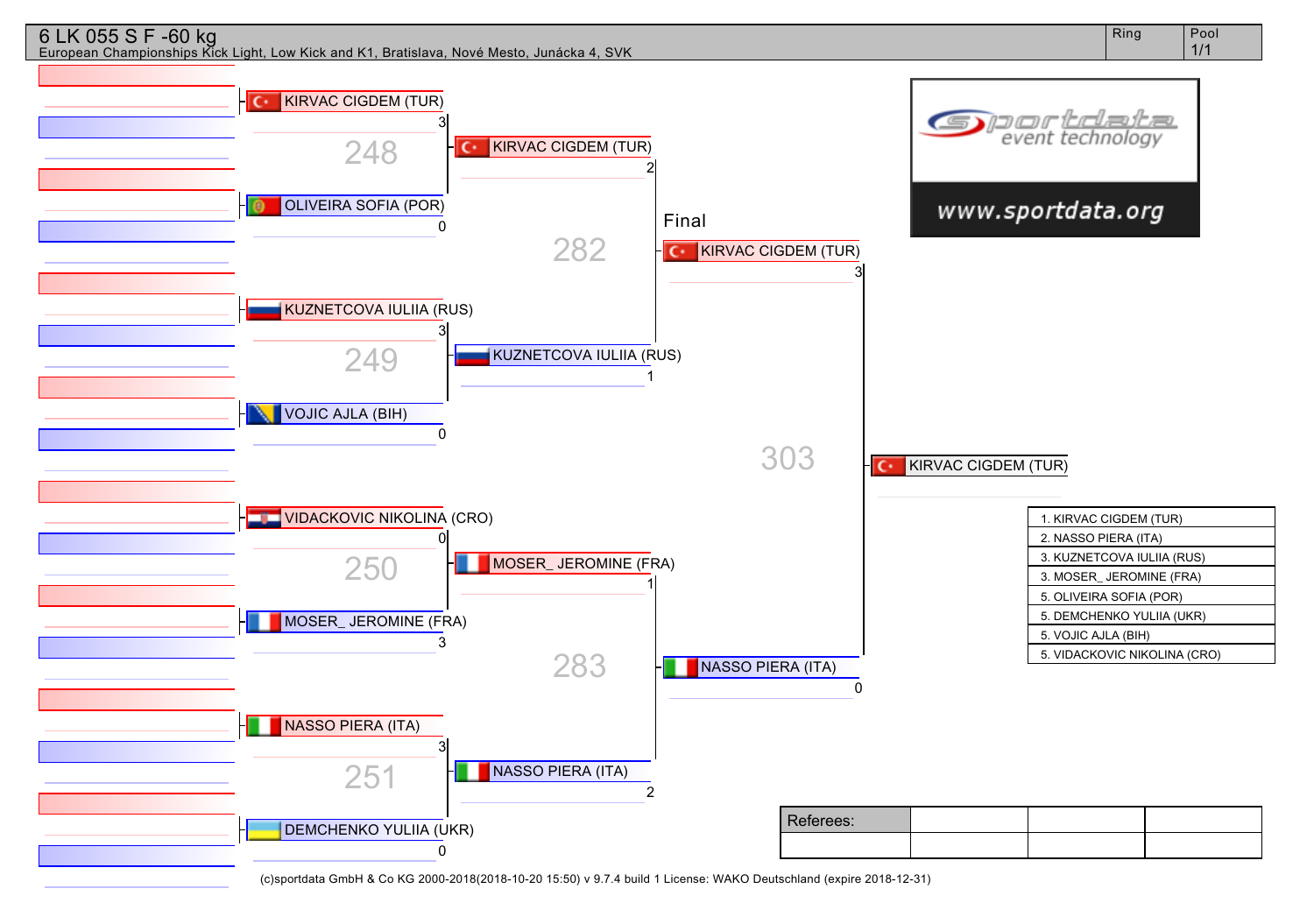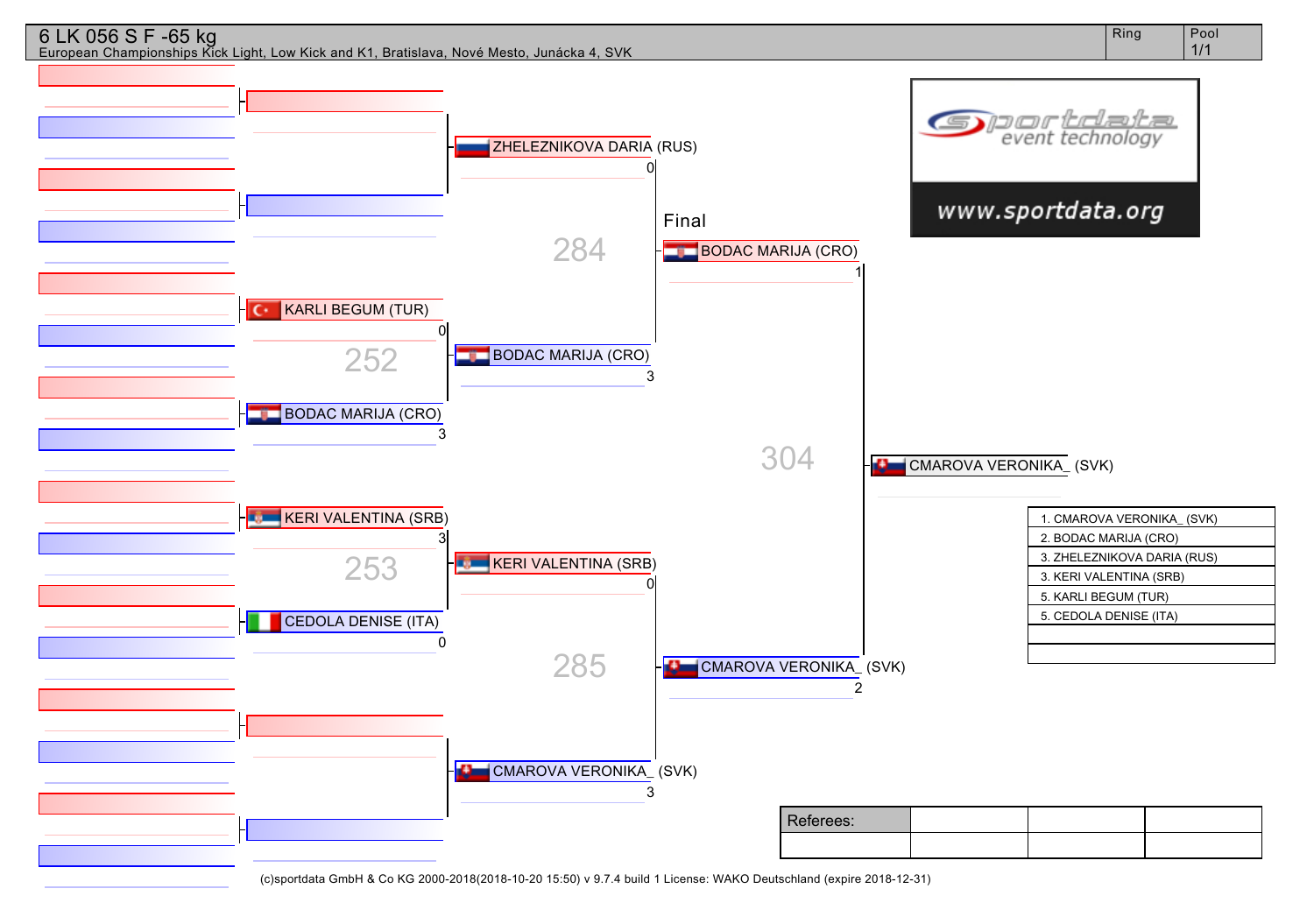